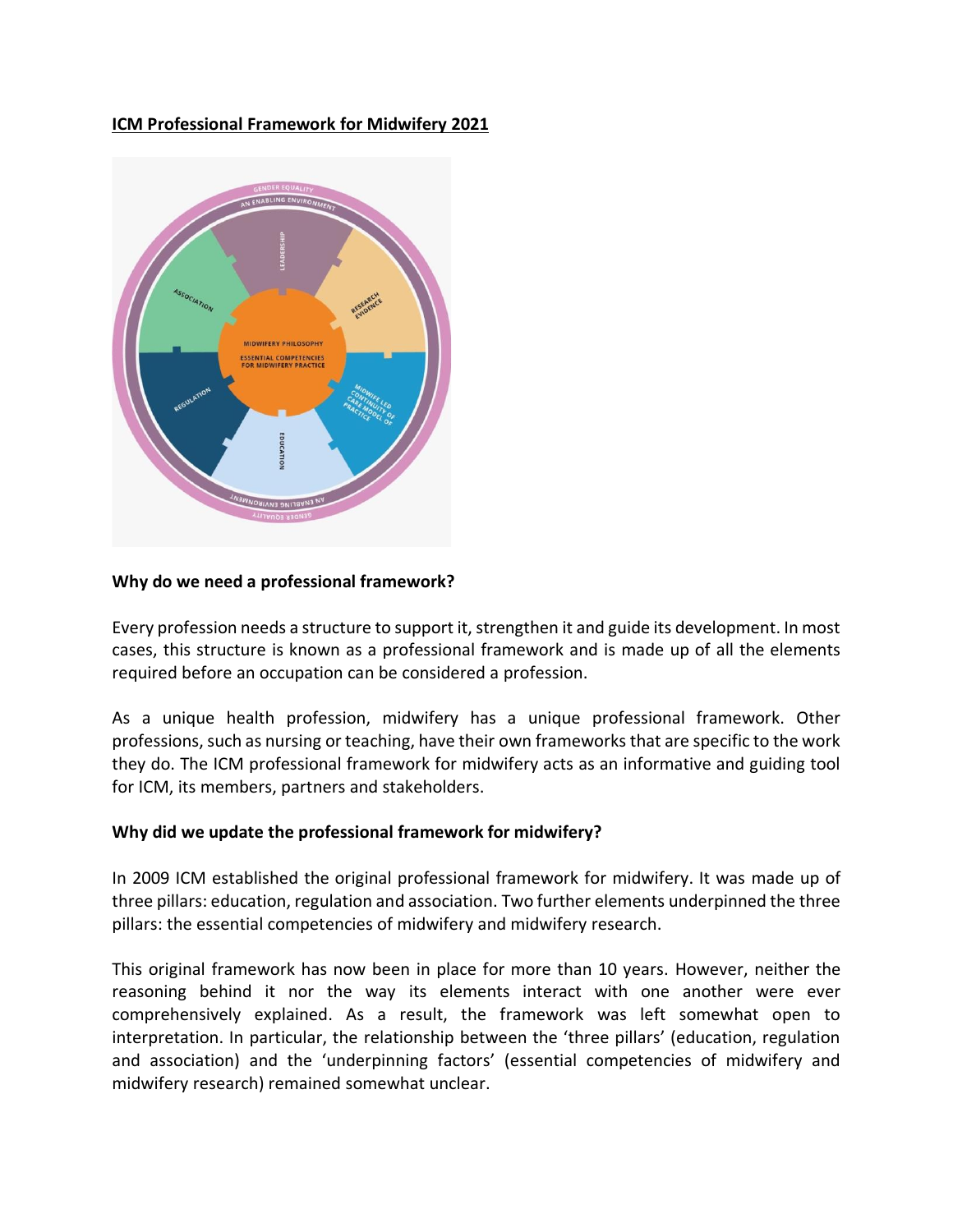Over time, as the global health landscape has shifted and evolved, it has also become increasingly obvious that elements are missing from the framework. We began to see that in many countries around the world, education, regulation and association could not advance the profession, even when underpinned by the essential competencies and research, if they did not exist in a context conducive to supporting midwives and midwifery. We also questioned how the essential competencies for midwifery and midwifery research were operating in the framework, acknowledging that they played a more significant role than the phrase 'underpinned by' could convey.

And so, we began to factor in the context and environment midwives found themselves in. We considered the way the essential competencies intertwined with each of the other elements. We also started to look more closely at the links between midwifery research and our scope of practice. At the same time, we were increasingly aware of the potential of the leadership of individual midwives, of midwives' associations, and of ICM itself. And, while midwifery has always been understood as women-led and women-centred profession, we recognised that the centrality of gender to midwifery had not been fully explored.

We also began to see that our original professional framework did not get right to the heart of what makes midwifery unique from other health professions – our philosophy and model of care. Underpinning ICM's constitution, th[e philosophy and model of care](https://www.internationalmidwives.org/assets/files/definitions-files/2018/06/eng-philosophy-and-model-of-midwifery-care.pdf) captures the very essence of midwifery. We know that by championing women's choice and voice, prioritising value and respect, and working alongside women to make their reproductive health experiences as positive as possible, midwives offer something that nurses or doctors cannot. We knew that this needed to be better articulated in the professional framework for midwifery.

And as our thinking evolved, so did the professional framework.

Drawing on years of conversations and collaborations, we have developed a new and improved professional framework for midwifery to reflect the evolution of our profession and better represent midwifery as it exists today. It is an illustration of why and how we exist as a profession, and a representation of our core beliefs.

The new and improved professional framework for midwifery will support our profession to remain relevant, innovative, and ahead of the curve. We are confident that if every country had this professional framework embedded, we would see higher quality midwifery services, more fulfilling careers for midwives, and enhanced reproductive health for women, their newborns, and their families.

# **What are the elements of the updated professional framework for midwifery?**

# **1. Midwifery Philosophy**

All professions are guided by certain core values – known as a professional philosophy – that shape the practice and conduct of all those within it. In midwifery, our philosophy informs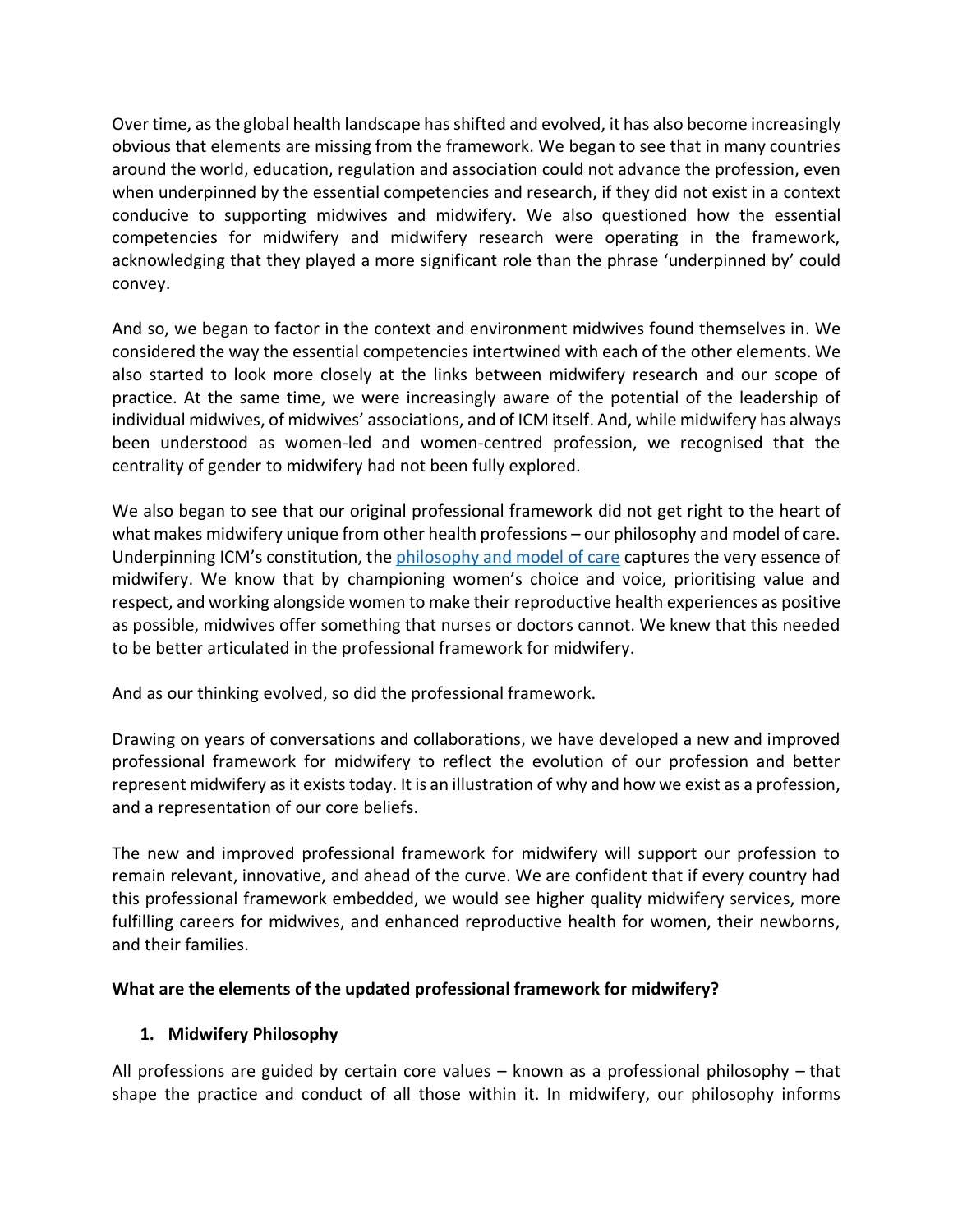everything midwives do. It is what sets us apart from other health professions and makes midwives and their work essential in all areas of the world.

ICM's [midwifery philosophy p](https://www.internationalmidwives.org/assets/files/definitions-files/2018/06/eng-philosophy-and-model-of-midwifery-care.pdf)rovides a universal definition of the philosophy of midwifery care based on the ethical principles of justice, equity and respect for human dignity. It encompasses the core beliefs at the heart of the profession, including that pregnancy and childbearing are usually normal physiological processes and profound experiences carrying significant meaning to women, families and communities. It explains that midwifery care promotes, protects and supports women's human, reproductive and sexual health and rights and respects ethnic and cultural diversity, and that as such, midwives are the most appropriate care providers to attend childbearing women. It captures the idea that midwifery care is holistic and continuous in nature, grounded in an understanding of the social, emotional, cultural, spiritual, psychological and physical experiences of women, and also that midwifery care is emancipatory, enhancing the health, social status and self-confidence of women.

Above all, the midwifery philosophy emphasises that all midwifery care takes place in partnership with women. Midwifery recognises the right to self-determination, and is respectful, personalised, continuous and non-authoritarian. These beliefs and values act as a guiding light for midwives around the world and influence every aspect of the midwifery profession.

### **2. Essential Competencies for Midwifery**

All midwives require a set of [essential competencies](https://www.internationalmidwives.org/our-work/policy-and-practice/essential-competencies-for-midwifery-practice.html) for midwifery practice. The ICM reviewed and updated its essential competencies for midwifery practice in 2019. These competencies are split into 4 categories: pre-pregnancy and antenatal, care during labour and birth, ongoing care of women and newborns and competencies that apply across the entire childbirth continuum.

The essential competencies for midwifery practice are interconnected with each of the other elements of the professional framework. They reflect the midwifery philosophy and continuity of care approach to practice. The essential competencies for midwifery practice should be developed during pre-service midwifery education programmes and midwives should maintain competence through ongoing professional development and practice experience. Continuing competence is an important concept to ensure high quality midwifery care. Midwifery regulatory authorities can use the competencies as a measure of competence as midwives are registered and enter practice. Regulatory authorities can support quality care by requiring midwives to demonstrate their continuing competence. In this way the competencies are intertwined with the ICM global standards for midwifery education and for midwifery regulation.

Midwives Associations have an important leadership role in advocating for the integration of the ICM essential competencies with midwifery education and regulation in countries. They can also provide continuing professional development for midwives that can ensure the continuing competence. Midwives require an enabling environment to be able to apply their competencies effectively, and competencies are updated as new evidence emerges from research.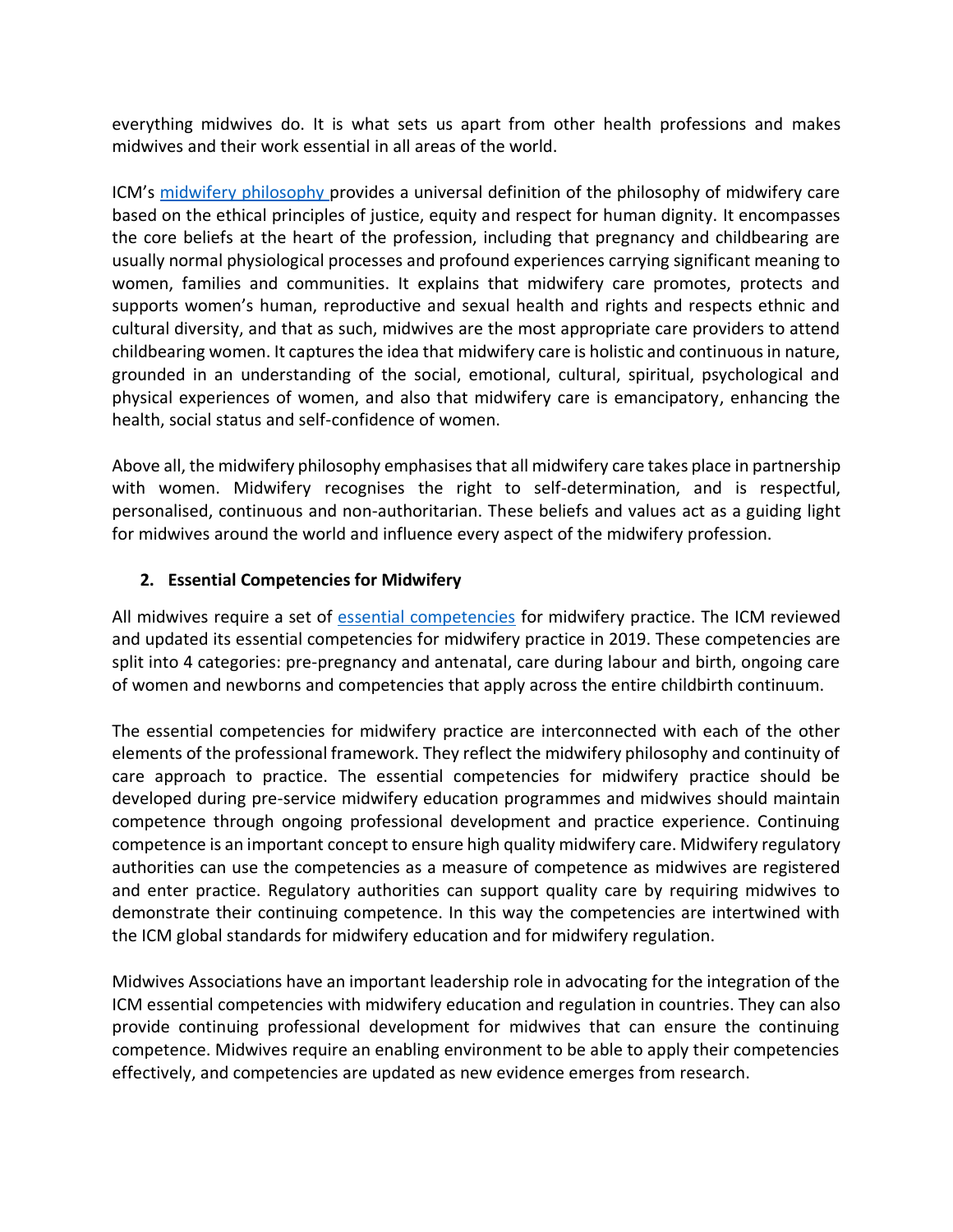# **3. Education**

Every profession has its own body of knowledge, and midwives hold knowledge not held by any other professional group. There is, of course, a great deal of common knowledge among health professionals, but the context for applying and developing that knowledge differs between professions. For example, all health professionals share knowledge of the physiology of the body. While this knowledge doesn't change because you're a midwife, the way in which the knowledge is applied does, since midwives work with women's bodies through the unique lenses of pregnancy, childbirth, postnatal or sexual and reproductive health.

To support its body of knowledge, the midwifery profession has its own education system, for which ICM sets [global standards](https://www.internationalmidwives.org/our-work/policy-and-practice/global-standards.html) and within which the ICM essential competencies are also embedded. In fact, midwifery is the only health profession to have global standards for its education system. These standards are intended for use by midwives and all others working to strengthen midwifery in the maternal and newborn health sector. The ICM Global Standards for Midwifery Education were reviewed and revised in 2021.

Currently, ICM is rolling out its Midwifery Education Accreditation Programme (MEAP) to offer accreditation to midwifery educational programmes that meet ICM's Global Standards for Midwifery Education. The MEAP is based on international best practices in the field of midwifery education and accreditation and serves as a benchmark and quality label for midwifery educational programmes worldwide.

A new programme on which we are working is the Midwifery Education Development Pathway (MPath) through which ICM is developing resources to support midwife educators in strengthening the development and delivery of pre-service midwifery education programmes. Examples of MPath resources soon to be available on our website include guidelines for curriculum design, guidelines for competency assessment, an assessment evaluation tool, guidelines for clinical sites, standards for midwife educators.

# **4. Regulation**

Every profession has its own system of regulation to hold the profession accountable while enabling their autonomy and ensuring public safety. Midwifery regulatory functions include setting the scope of midwifery practice, setting pre-service education standards, registration of new midwives, relicensing and ensuring continuing competence throughout a midwife's career, managing complaints and disciplinary procedures within the profession, and setting codes of conduct and ethical standards. Regulation varies across jurisdictions and ranges from limited functionality through to the full range of regulatory activity undertaken by a midwifery specific regulatory authority such as a Midwifery Council. To support effective regulation, ICM has set [Global Standards for Midwifery Regulation](https://internationalmidwives.org/assets/files/general-files/2018/04/global-standards-for-midwifery-regulation-eng.pdf) (2011), established an [International Code of Ethics for](https://www.internationalmidwives.org/assets/files/definitions-files/2018/06/eng-international-code-of-ethics-for-midwives.pdf)  [Midwifery,](https://www.internationalmidwives.org/assets/files/definitions-files/2018/06/eng-international-code-of-ethics-for-midwives.pdf) and produced a [Regulation Toolkit](https://www.internationalmidwives.org/assets/files/regulation-files/2018/04/icm_toolkit_eng.pdf) to guide development of midwifery regulation.

# **5. Association**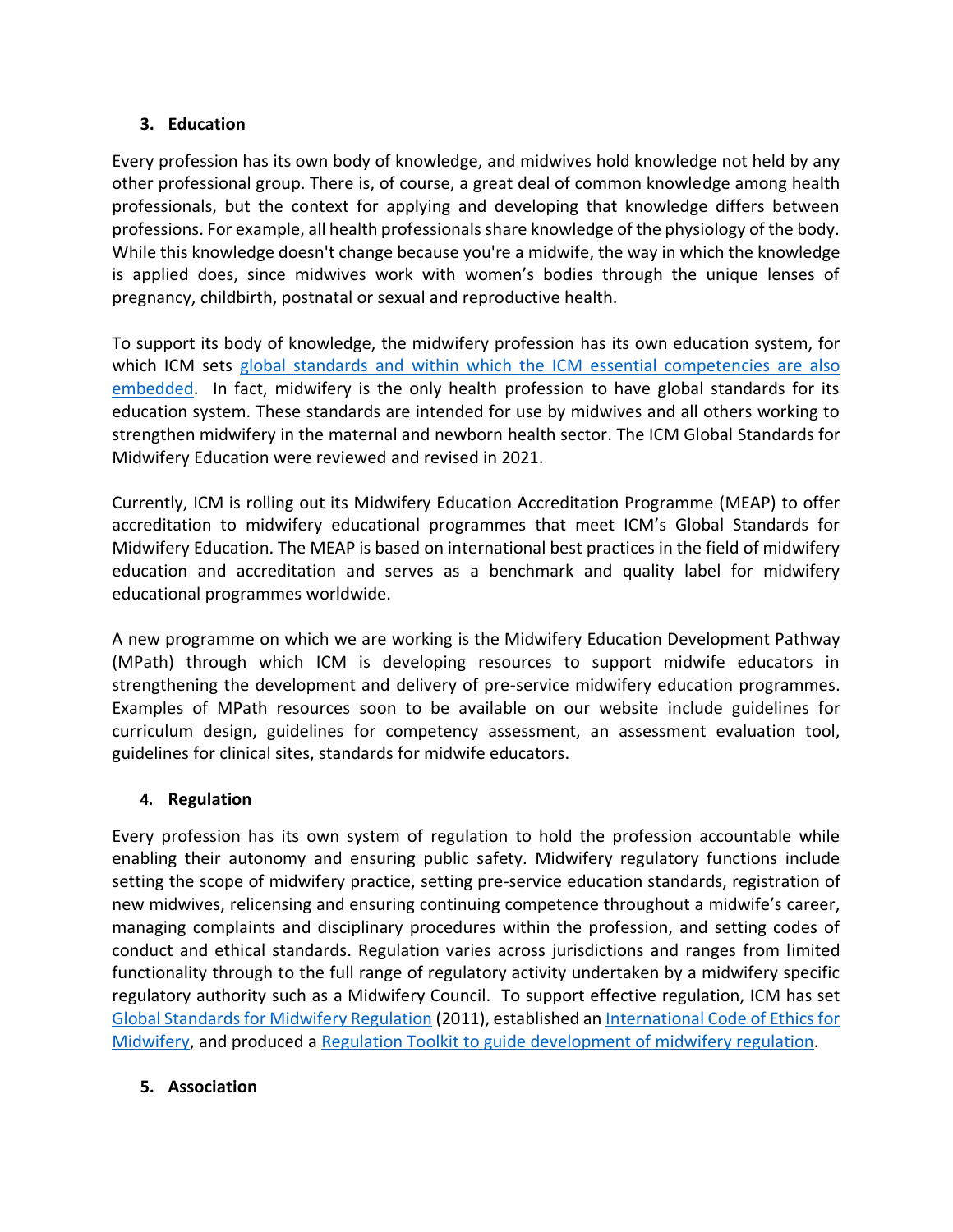Another core element of the midwifery profession is the existence of professional associations. ICM supports, represents and works to strengthen professional associations of midwives throughout the world. There are currently over 140 Member Associations, representing over 120 countries across every continent and over one million midwives globally. ICM provides mechanisms for communication and decision-making with and between members and is mandated by the ICM Council as the global voice for midwifery.

Associations play a vital role in connecting and supporting midwives by enabling individual midwives to come together in collective voice with others working in their countries and elsewhere around the world. ICM represents its members at the global level and works with them at regional and country level. Where necessary, ICM strengthens associations by providing resources that support capacity-building within associations and help associations to be recognised by in-country decision makers as the voice for midwives that needs to be involved in decisions related to midwifery and sexual, reproductive, maternal and newborn health services and rights. Several e-learning modules are available to our members on our website and more are in development.

# **6. Research**

Research and evidence are critical to the forward motion of the midwifery profession. The body of literature surrounding midwifery and reproductive health has grown significantly in recent years. Particularly, research has demonstrated the vast difference in outcomes between midwifeled continuity of care – where one midwife or a small group of midwives leads a woman's care throughout the childbirth continuum – and more 'traditional' midwifery models where women receive care from different midwives and a variety of other health professionals in a more fragmented process.

Midwifery is a profession informed by research evidence and ICM works to support midwife-led research, evidence-informed approaches to care and to ensure that evidence is both available and easily accessible to all MAs and midwives.

# 7. **Midwife-led continuity of care model of practice**

Midwife-led continuity of care (MLCC) models, in which a known midwife orsmall group of known midwives supports a woman throughout the antenatal, intrapartum and postnatal continuum, are recommended for pregnant women in settings with well-functioning midwifery programmes. In high-income countries, MLCC models have been shown to lead to reductions in neonatal deaths, preterm births, still births, epidural, episiotomy and instrumental births, and to increases in spontaneous vaginal birth and women's satisfaction, with no increased risk of harm. Investment in midwives to achieve these outcomes is cost-effective. MLCC enables each woman and her midwife (or small team of midwives) to get to know each other and to build a relationship based on trust, equity, informed choice, shared decision-making and shared responsibility. Relationships are negotiated between the partners and are dynamic and empowering for both. Current evidence for MLCC comes mainly from high-income countries. Implementing and scaling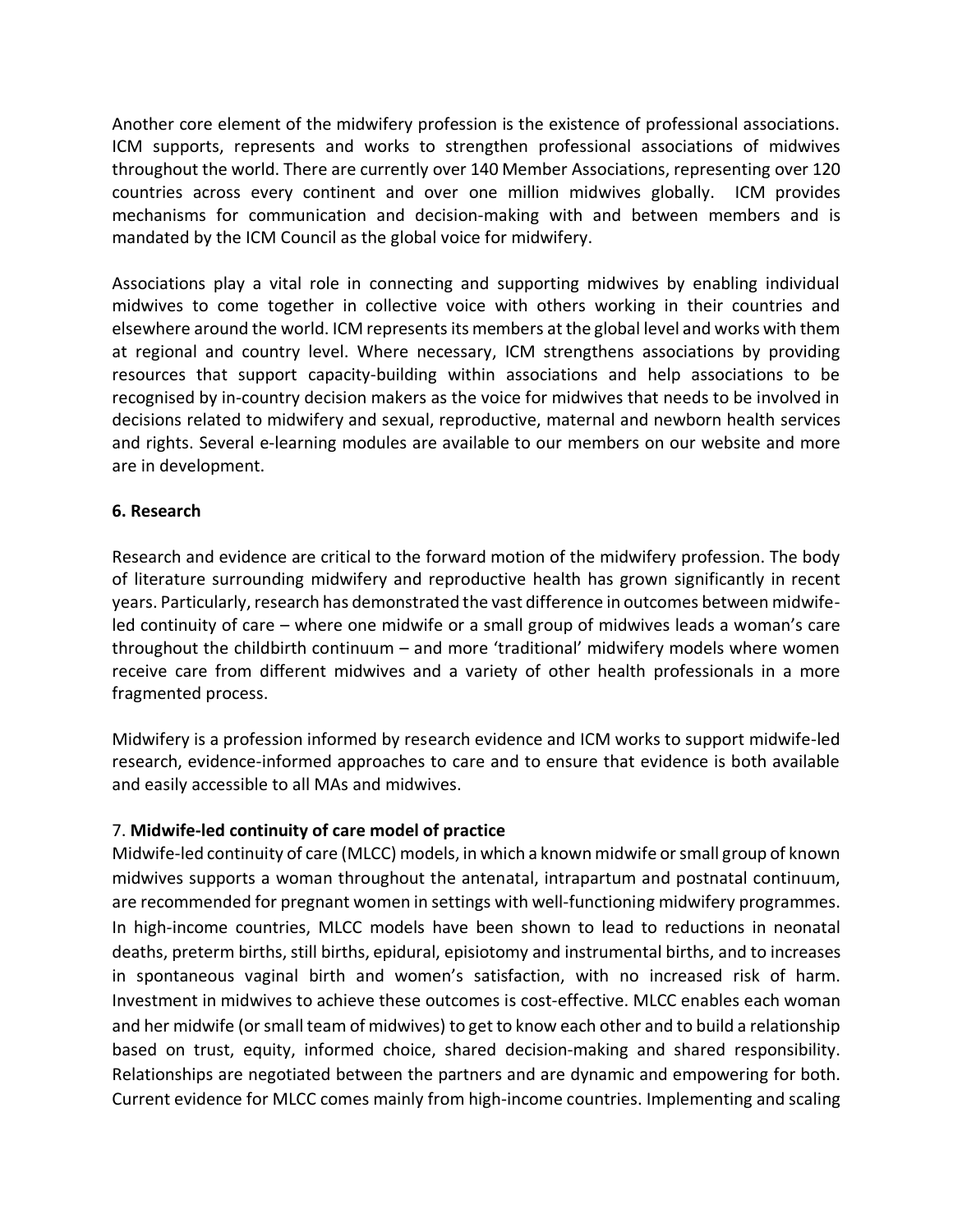up MLCC models sustainably requires addressing the challenges to midwives' education, regulation and working environments identified in various reports including the State of the World's Midwifery 2021. This can lead to improved health outcomes, not only for women and newborns, but also for their families and societies.

# **8. Leadership**

The midwifery profession relies on strong leadership at every level, from individual midwives, to midwives' associations, to ICM and to governments. ICM has always championed the view that by the very nature of their work, every midwife is a leader. Midwives exemplify leadership through their daily work. Each time a midwife works with a woman, she influences that woman's views about childbirth, women's bodies, women's rights, and what it means to be respected. In turn, that woman will go on to influence the views of those around her, creating a ripple effect through families, friends, colleagues and communities.

Organised leadership enables midwives and the women they work with to use their collective political voice to create change, drive progress and strengthen the profession. Additionally, leadership allows midwives and women to share a political voice with other groups advocating for women's rights.

Midwives are also needed in formal leadership roles within midwifery services, facilities, educational organisations, regulatory authorities, amongst policy makers and beyond. ICM is currently advocating to ministries of health for the establishment of Chief Midwives to lead midwifery at national level. ICM's [Young Midwife Leaders](https://internationalmidwives.org/icm-projects/young-midwife-leaders.html) programme provides selected young midwives with a unique opportunity to learn how to develop as leaders in their professional lives and the communities they work in.

# **9. Enabling Environment**

An enabling environment refers to the environment that midwives in a particular context need to find themselves in to be able to practise effectively and achieve the best outcomes.

The idea of the enabling environment stems from the understanding that the midwifery profession is entirely contextual. We have included it in the updated professional framework because we recognise that every other element of midwifery is dependent on – and influenced by – the health and social systems in place in any given country. These include, but are not limited to, legislation, policies, resources (human, supplies, equipment, travel, communication), facilities, data, safe and respectful working environments, fair pay, workforce development and deployment, evidence, health service integration, education, regulation, professional support and development, societal attitudes, and gender equality.

While the idea of the enabling environment has been discussed in various forms on various occasions, it was first discussed formally in the 2016 Midwives' Voices, Midwives' Reality report, produced by ICM in collaboration with WRA and WHO that identified some of the major barriers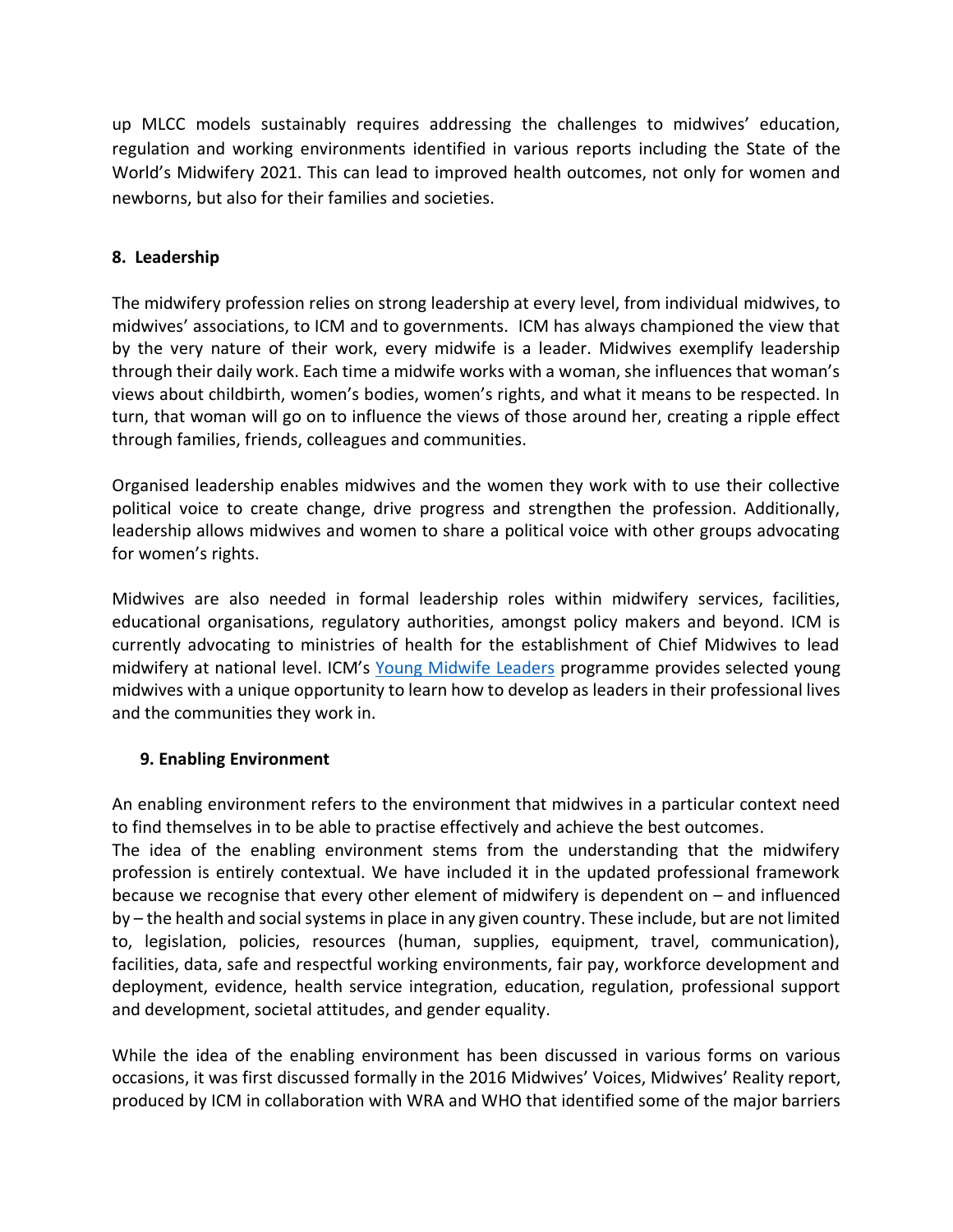to an enabling environment for midwives. Later, a 2019 literature review conducted by ICM found several explorations and discussions of the concept, but no agreed-upon definition. To begin to remedy this, ICM facilitated a session on the enabling environment at the 2019 Women Deliver Conference, co-hosted by UNFPA and the World Health Organization (WHO) and in collaboration with UNICEF, Jhpiego, the Canadian Association of Midwives and Laerdal Global Health, where the following definition [was proposed:](https://www.unfpa.org/sites/default/files/event-pdf/Call_to_Action.MwSymp.2June2019.pdf)

*"An environment which values and respects midwives, and values and respects women."*

In 2021 ICM, in collaboration with Ariadne Labs, produced a policy brief and implementation guidelines to explain the enabling environment for midwifery and to guide in-country ministries of health and Midwives Associations about the policies, structures, systems, and resources needed to support midwives to provide high quality midwifery care within maternal and newborn health services. The policy brief is available on our website. Further work will include piloting of the policy brief and review and update of the implementation guidelines.

# **10. Commitment to Gender Equality and Justice, Equity, Diversity and Inclusion**

Midwifery is, and always has been, a women-centred profession. As such, it is deeply impacted by pervasive gender inequality. Acknowledging and understanding how gender inequalities affect the profession of midwifery is vital to enabling these issues to be tackled at local, national and global levels. Similarly, the midwifery profession must work to better value diversity, examining institutional biases such as racism, sexism, ageism, etc.

ICM strives to model and prioritise justice, equity, diversity, and inclusion (JEDI), and is committed to applying a gender lens to all work. These efforts will enhance outcomes and drive sustainable progress for midwives, women, and communities, regardless of their ethnicity, race, origin, religion, or sexual orientation/identity.

#### **How do these elements interact?**

Our updated professional framework removes any hierarchy between elements because we know that a strong and supported midwifery profession requires all ten:

1) a philosophy 2) essential competencies for midwifery 3) education 4) regulation 5) association 6) research 7) a model of practice 8) leadership 9) an enabling environment 10) a commitment to gender equality and JEDI